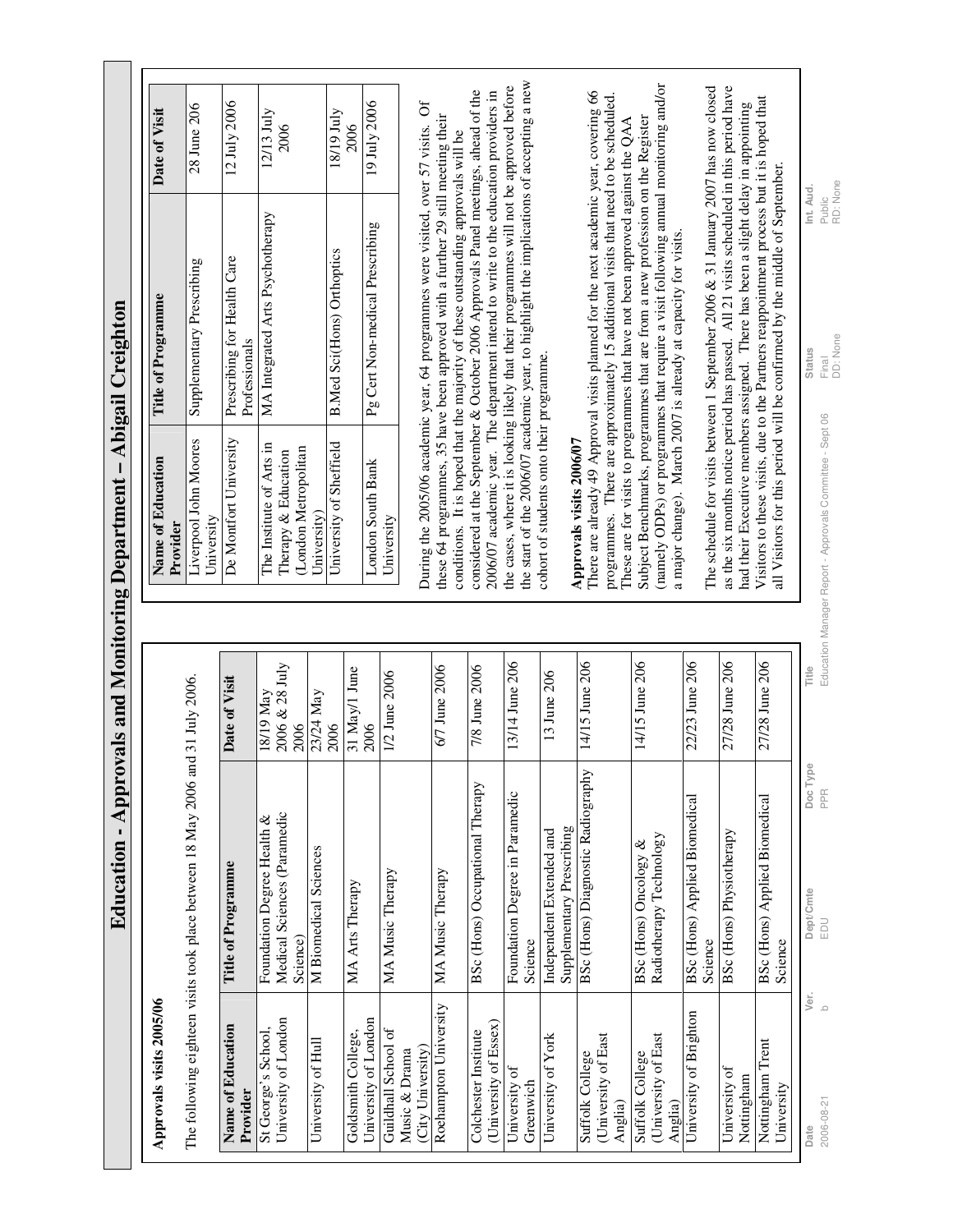| Î<br>۱,<br>ا<br>ا |
|-------------------|
| $\vdots$          |
|                   |

The reduced number of Visitors available to draw on in July & August led to two The reduced number of Visitors available to draw on in July & August led to two visits being postponed from September to November/December. visits being postponed from September to November/December.

further 10 visits for the February – June 2007 period. These visits are likely to be to further 10 visits for the February - June 2007 period. These visits are likely to be to In addition to the required visits detailed above, the Department is currently dealing In addition to the required visits detailed above, the Department is currently dealing visit due to major change. The department is working on the current estimate of 70 visit due to major change. The department is working on the current estimate of 70 reduced (in September) and final (December) opportunities to request a visit during reduced (in September) and final (December) opportunities to request a visit during education providers in September 2006 and December 2006 to remind them of the education providers in September 2006 and December 2006 to remind them of the new programmes (especially in the areas of in biomedical sciences and paramedic new programmes (especially in the areas of in biomedical sciences and paramedic with additional requests for visits from education providers following the generic with additional requests for visits from education providers following the generic science), supplementary prescribing programmes and programmes that require a science), supplementary prescribing programmes and programmes that require a visits in the next academic year. There are plans to send follow up emails to all visits in the next academic year. There are plans to send follow up emails to all email reminders sent to them in July 2006. It is likely that this will result in a email reminders sent to them in July 2006. It is likely that this will result in a the 2005/06 academic year. the 2005/06 academic year.

Appendix 1

## **Annual Monitoring Annual Monitoring**

The first round of HPC annual monitoring has created a very heavy workload for the The first round of HPC annual monitoring has created a very heavy workload for the the audit forms, with each attended by approximately 15 Visitors from a mixture of the audit forms, with each attended by approximately 15 Visitors from a mixture of different professions. The remaining 37 audit forms were considered by Visitors by different professions. The remaining 37 audit forms were considered by Visitors by submissions. Six annual monitoring assessment days were held to consider 128 of submissions. Six annual monitoring assessment days were held to consider 128 of which allowed comparisons to be drawn and consistency to be ensured across the which allowed comparisons to be drawn and consistency to be ensured across the monitoring, the Department has processed 144 declaration forms and 165 audit professions. The days were successful and promoted inter-profession working, monitoring, the Department has processed 144 declaration forms and 165 audit professions. The days were successful and promoted inter-profession working, Department over the last four months. With 310 programmes subject to annual Department over the last four months. With 310 programmes subject to annual correspondence. correspondence.

declaration forms and 103 audit forms have been signed off by the Approvals Panel, declaration forms and 103 audit forms have been signed off by the Approvals Panel, with just 3 of the 103 programmes requiring an approvals visit as a result of annual with just 3 of the 103 programmes requiring an approvals visit as a result of annual 144 declaration forms and 165 audit submissions have been received. To date, all recommendations for an approvals visit. The Department hope that the remaining recommendations for an approvals visit. The Department hope that the remaining 144 declaration forms and 165 audit submissions have been received. To date, all monitoring. A further 51 audit submissions are due to be considered at the monitoring. A further 51 audit submissions are due to be considered at the 11 submissions will be ready for the Approvals Panels in October 2006. 11 submissions will be ready for the Approvals Panels in October 2006. Approvals Panels in September 2006, with a further 4 programmes Approvals Panels in September 2006, with a further 4 programmes

The Department plan has reviewed the annual monitoring process, in the light of their following enhancements and clarifications are being made before the second round of The Department plan has reviewed the annual monitoring process, in the light of their following enhancements and clarifications are being made before the second round of experience of operating the process and feedback from the assessment days. The experience of operating the process and feedback from the assessment days. The annual monitoring in 2006/07; annual monitoring in 2006/07;

- Revised annual monitoring supplementary information & forms, to provide Revised annual monitoring supplementary information & forms, to provide greater clarity to education providers greater clarity to education providers j,
- Revised mapping document as part of the audit submission, to aid the Visitors Revised mapping document as part of the audit submission, to aid the Visitors assessment of the submissions and to focus the process on the Standards of assessment of the submissions and to focus the process on the Standards of Education & Training Education & Training  $\blacksquare$
- Revised Visitors report, to capture their recommendations correctly and Revised Visitors report, to capture their recommendations correctly and consistently consistently  $\blacksquare$
- Revised process to encourage two visitors to sign off each audit submission Revised process to encourage two visitors to sign off each audit submission  $\blacksquare$ 
	- Examples of good practise to be posted on the website, to allow education Examples of good practise to be posted on the website, to allow education providers to see the requirements of an audit submission  $\blacksquare$ 
		- Revised database to capture more appropriate information Revised database to capture more appropriate information providers to see the requirements of an audit submission  $\blacksquare$
- Production of a 'background information' pack to allow Visitors to gain a better Production of a 'background information' pack to allow Visitors to gain a better  $\blacksquare$
- understanding of the background and context of the programme they are assessing<br>Proposal that programmes undertaking an approvals visit are not subject to annual understanding of the background and context of the programme they are assessing Proposal that programmes undertaking an approvals visit are not subject to annual monitoring for the year of the visit and the year after monitoring for the year of the visit and the year after г

disperse the peak workload experience this year, reducing the time pressures on staff their internal monitoring process, rather than to a standard deadline. This is likely to their internal monitoring process, rather than to a standard deadline. This is likely to disperse the peak workload experience this year, reducing the time pressures on staff education providers will be expected to submit within 28days of the completion of education providers will be expected to submit within 28days of the completion of The annual monitoring process will operate on a different basis in 2006/07, in that The annual monitoring process will operate on a different basis in 2006/07, in that and visitors. and visitors.

## Minor and Major Changes **Minor and Major Changes**

review the minor/major change process after its first year of operation to in the light of review the minor/major change process after its first year of operation to in the light of were deemed to still meet the Standards of Education & Training and 2 were required Visitors and 10 are still under consideration. Of the 28 completed, 23 were deemed to Visitors and 10 are still under consideration. Of the 28 completed, 23 were deemed to were deemed to still meet the Standards of Education & Training and 2 were required Since the launch of the new process in March 2006, the Department has received 38 Since the launch of the new process in March 2006, the Department has received 38 their experience of operating the process and feedback from the education providers their experience of operating the process and feedback from the education providers to undergo an approvals visit in the next academic year. The Department intend to to undergo an approvals visit in the next academic year. The Department intend to be a minor change and 5 deemed to be a major change. Of the 5 major changes, 3 be a minor change and 5 deemed to be a major change. Of the 5 major changes, 3 submissions. 28 of the 38 submissions have been reviewed by the Executive and submissions. 28 of the 38 submissions have been reviewed by the Executive and and visitors. and visitors.

Public RD: None Int. Aud.

Final<br>DD: None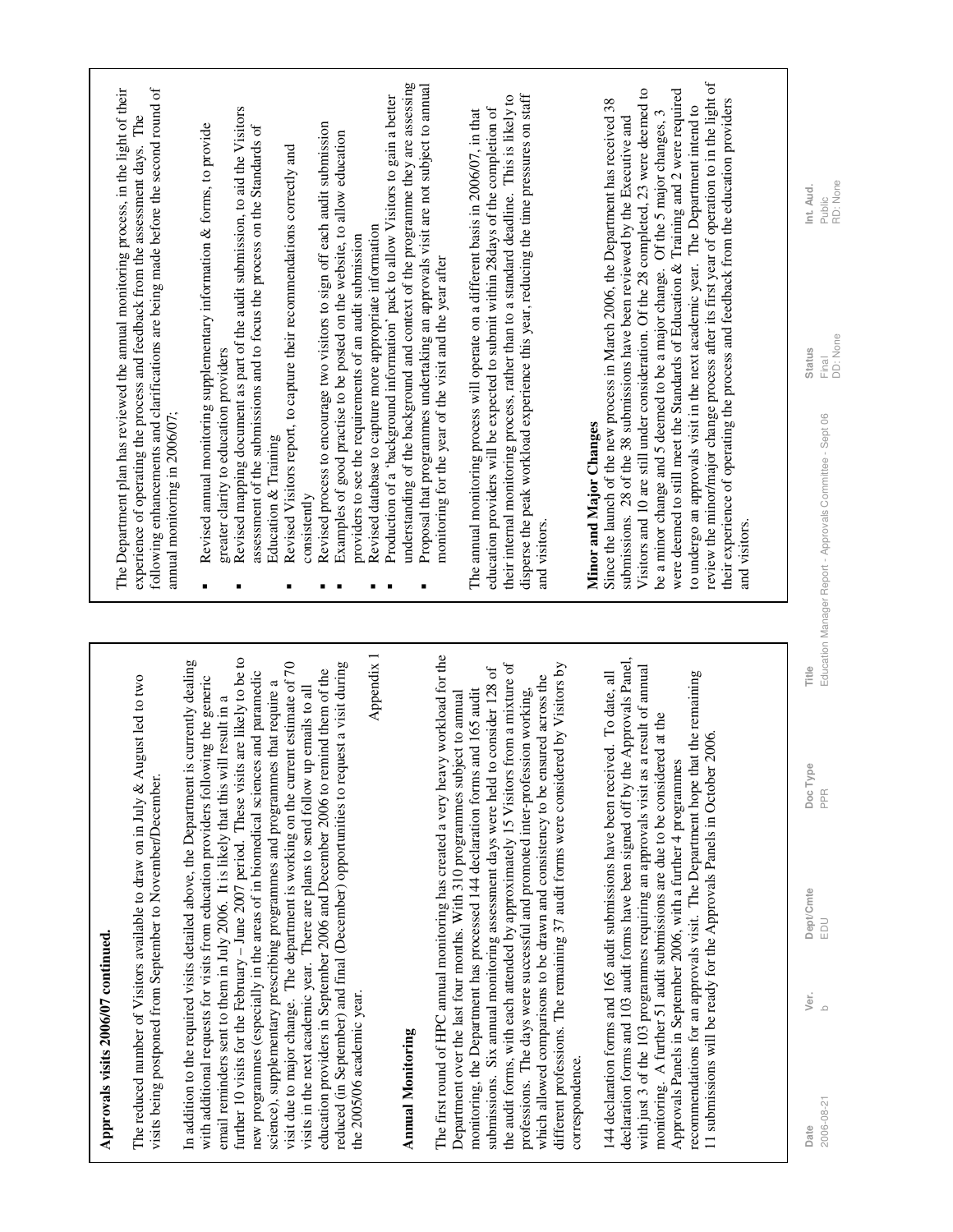| August 2006 respectively. An advert for a replacement Education Officers is due to be<br>Mahoon, a new Education Officer is due to start in mid September. Both Karen Scott<br>Katherine Lock, a new Team Administrator (to replace Osama Ammar who has been<br>and Nicole Borg (Education Officers) are leaving HPC on 25 August 2006 and 30<br>promoted to Education Officer) is due to start in early September 2006 and Daljit<br>advertised in early September 2006<br><b>Employees</b> |                                                                                                                                                                            |                                                                                                                                                                                                                                                   |                                                                                                                                                                                                                                                                                                                                                                                                                                                                                                                                                                            |                                                                                                                                                                                                                                                                                                                                                                                                                                                                                                                                                                                                                                                                                                                                       | RD: None<br>Int. Aud.<br>Public<br>DD: None<br>Status<br>Final<br>Education Manager Report - Approvals Committee - Sept 06 |
|----------------------------------------------------------------------------------------------------------------------------------------------------------------------------------------------------------------------------------------------------------------------------------------------------------------------------------------------------------------------------------------------------------------------------------------------------------------------------------------------|----------------------------------------------------------------------------------------------------------------------------------------------------------------------------|---------------------------------------------------------------------------------------------------------------------------------------------------------------------------------------------------------------------------------------------------|----------------------------------------------------------------------------------------------------------------------------------------------------------------------------------------------------------------------------------------------------------------------------------------------------------------------------------------------------------------------------------------------------------------------------------------------------------------------------------------------------------------------------------------------------------------------------|---------------------------------------------------------------------------------------------------------------------------------------------------------------------------------------------------------------------------------------------------------------------------------------------------------------------------------------------------------------------------------------------------------------------------------------------------------------------------------------------------------------------------------------------------------------------------------------------------------------------------------------------------------------------------------------------------------------------------------------|----------------------------------------------------------------------------------------------------------------------------|
|                                                                                                                                                                                                                                                                                                                                                                                                                                                                                              | Ulster University, Jordanstown Campus<br>Glasgow Caledonian University<br>Manchester conference centre<br>Imperial War Museum<br>Imperial War Museum<br>Cardiff University |                                                                                                                                                                                                                                                   |                                                                                                                                                                                                                                                                                                                                                                                                                                                                                                                                                                            |                                                                                                                                                                                                                                                                                                                                                                                                                                                                                                                                                                                                                                                                                                                                       | Title<br>Doc Type<br><b>PPR</b>                                                                                            |
| The Department has arranged a series of presentations to education providers across the<br>UK. In July 2006, an 'expression of interest' form was distributed to all education<br>providers to determine the level of interest in attending a presentation and the preferred<br>topics of discussion. There was a very positive response and the following six<br><b>Communication with Stakeholders</b><br>presentations have been arranged;<br><b>HEI</b> Presentations                    | 13 November 2006<br>14 November 2006<br>21 November 2006<br>10 October 2006<br>13 October 2006<br>4 October 2006<br>Manchester<br>Glasgow                                  | a presentation on the approvals, annual monitoring and minor/major change processes<br>Each event will include a welcome and closing address (given by a member of Council),<br>given by an education officer) and a questions & answers session. | It is hoped that final copies of the approvals process supplementary information will be<br>published in October 2006. All education providers will receive hard copies and soft<br>I wo additional publications (visit protocol & advertising protocol) have also been<br>It is hoped that revised copies of the annual monitoring process supplementary<br>produced to provide further advice and clarity to education providers.<br>information & forms will be re-published in October 2006.<br>copies will be available to download from the website.<br>Publications | educed by 104. 64 Visitors chose not to put themselves forward for reappointment and<br>As part of the Partners reappointments process, the overall number of Visitors has been<br>40 Visitors were not appointed. The number of visitors is now 192, still approximately<br>The Department are now planning training for some of these Visitors. It is anticipated<br>hat there will be introductory training for 10 new visitors (these are identified from<br>professions where there is currently in sufficient numbers of trained visitors) and<br>refresher training for those trained in 2004 and with no experience of the annual<br>monitoring and minor/major change processes.<br>40 over the estimated numbers requested. | Dept/Cmte<br>EDU<br>Ver.<br>$\circ$<br>2006-08-21                                                                          |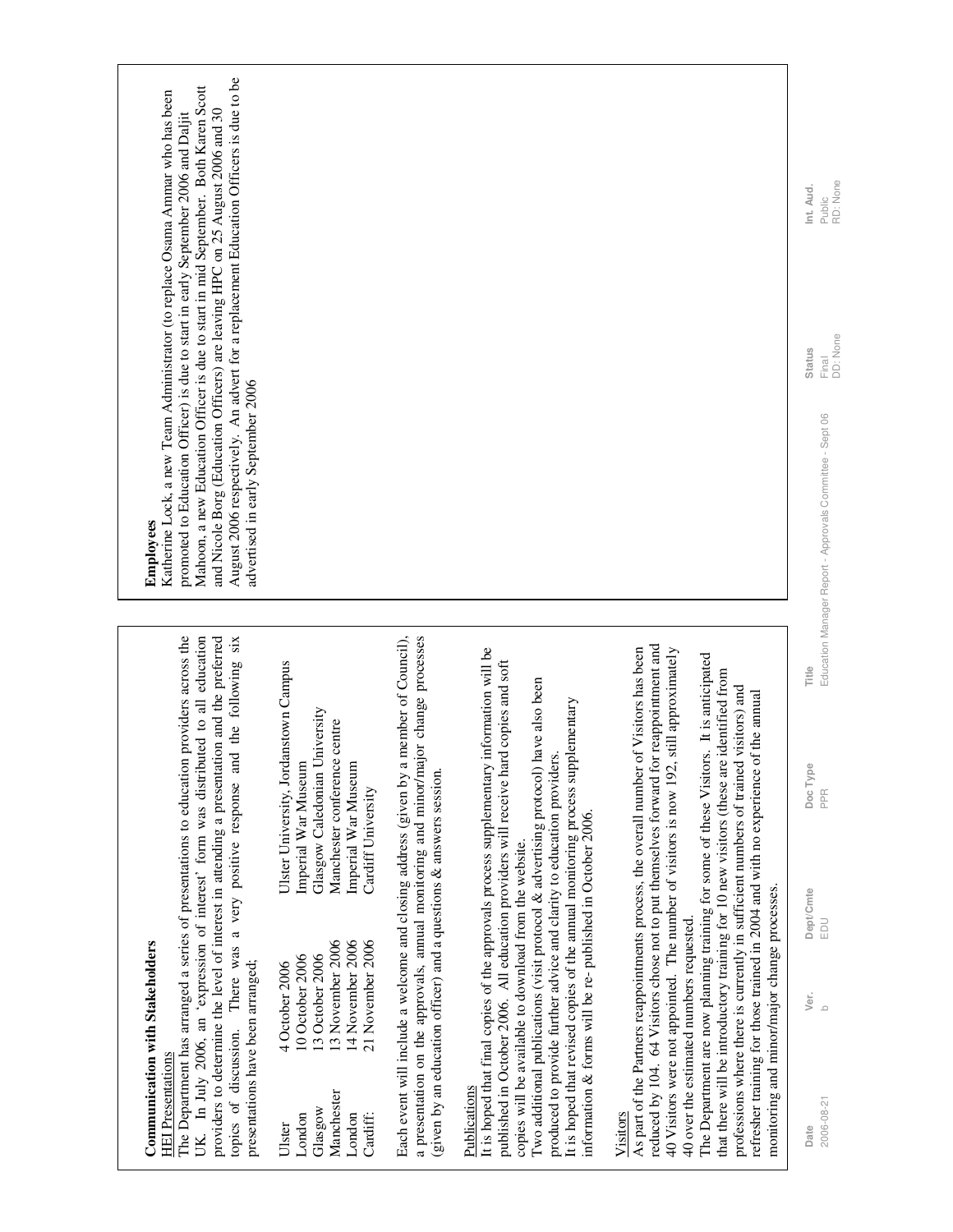



|                   |  |  |                                      |  |                                              |                                                  |              |        |         |                |  |                                     | 2007 |  |                                                                                                             |        |    |    | 2004/5 2005/6 |    |
|-------------------|--|--|--------------------------------------|--|----------------------------------------------|--------------------------------------------------|--------------|--------|---------|----------------|--|-------------------------------------|------|--|-------------------------------------------------------------------------------------------------------------|--------|----|----|---------------|----|
|                   |  |  |                                      |  |                                              |                                                  |              |        |         |                |  |                                     |      |  | Apr May Jun Jul Aug Sep Oct Nov Dec Jan Feb Mar Apr May Jun Jul Aug Sep Oct Nov Dec Jan Feb Mar Apr May Jun |        |    |    | FYE FYE FYE   | Ë  |
|                   |  |  |                                      |  |                                              |                                                  |              |        |         |                |  |                                     |      |  |                                                                                                             |        |    |    |               |    |
| lew Programmes    |  |  | $\begin{matrix} 0 \\ 0 \end{matrix}$ |  | $\begin{matrix} 0 & 1 \\ 0 & 0 \end{matrix}$ |                                                  | <sup>က</sup> | $\sim$ | $\circ$ |                |  | $\overline{0}$                      |      |  |                                                                                                             |        |    |    |               | ڥ  |
| <b>Programmes</b> |  |  |                                      |  |                                              | $11 \t5 \t3 \t3 \t5 \t0 \t1 \t0 \t1 \t2 \t5 \t5$ |              |        |         | $\overline{a}$ |  | $2 \quad 2 \quad 2 \quad 4 \quad 4$ |      |  |                                                                                                             | $\sim$ | 20 | 25 | 5             | 55 |
|                   |  |  |                                      |  |                                              |                                                  |              |        |         |                |  |                                     |      |  |                                                                                                             |        |    |    |               |    |
|                   |  |  |                                      |  |                                              |                                                  | F            |        |         |                |  |                                     |      |  |                                                                                                             |        |    |    |               |    |

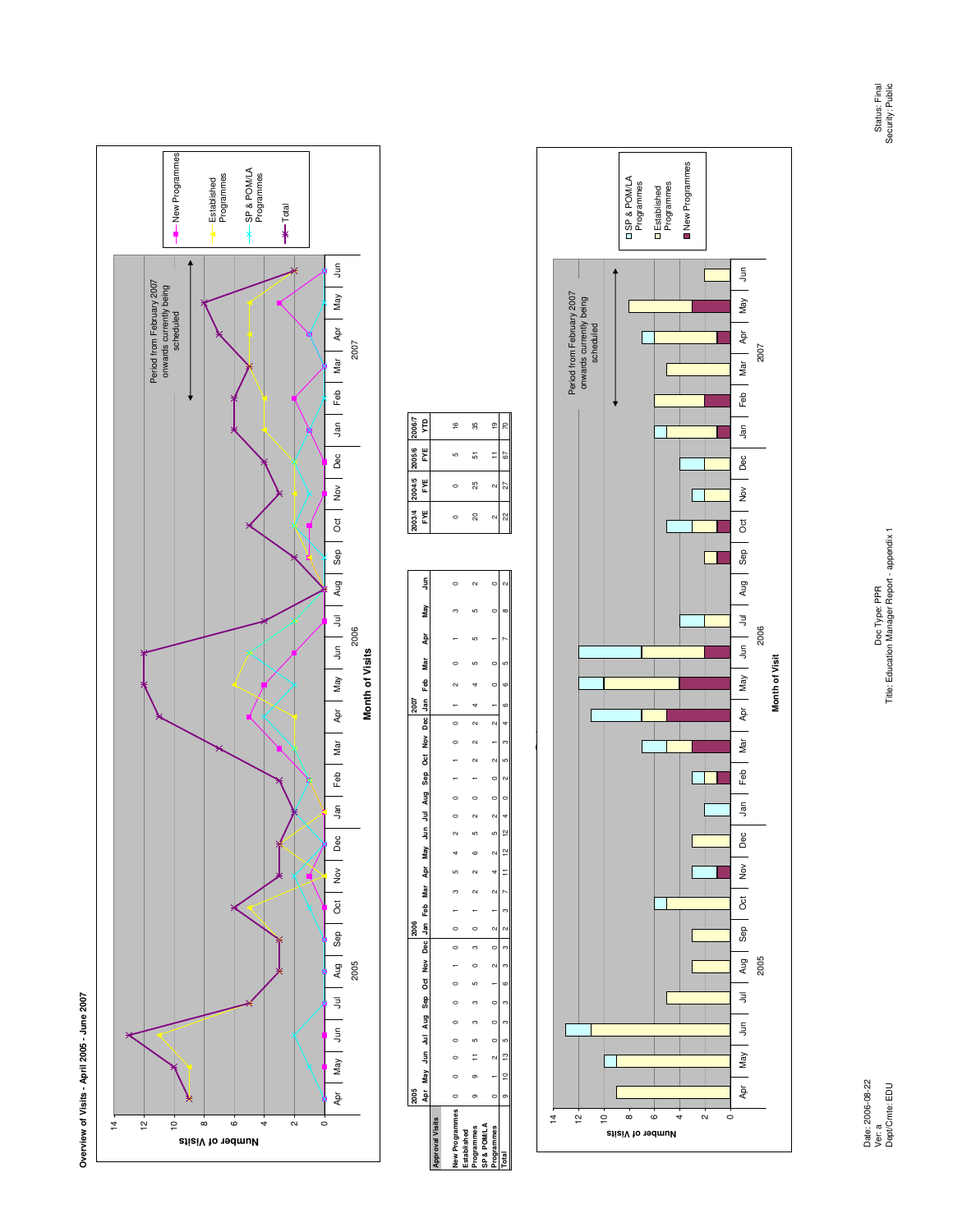| í<br>ı      |
|-------------|
|             |
| ı<br>I<br>I |
| í           |
|             |

| Date                     | <b>Education Provider</b>                                        | <b>Programme</b>                                          |
|--------------------------|------------------------------------------------------------------|-----------------------------------------------------------|
| Sept <sub>06</sub><br>67 | University of Worcester                                          | BSc (Hons) Out of Hospital Care                           |
| 26/27 Sept 06            | Manchester Metropolitan University                               | MSc Physiotherapy (Pre-registration)                      |
| 3/4 Oct 06               | Canterbury Christ Church University                              | PG Dip Speech and Language Therapy                        |
| 06-Oct-06                | University of Ulster                                             | <b>BSc (Hons) Dietetics</b>                               |
| $12 - Oct - 06$          | Coventry University                                              | Certificate in Non-medical Prescribing                    |
| 17-Oct-06                | The Robert Gordon University                                     | <b>BSc (Hons) Dietetics</b>                               |
| 01-Nov-06                | University of Plymouth                                           | <b>MA Dramatherapy</b>                                    |
| 8/9 Nov 06               | University of Wales Insitute Cardiff                             | <b>BSc</b> (Hons) Dietetics                               |
| 20/21 Nov 07             | University of Luton                                              | Dip HE Operating Department Practice                      |
| 23-Nov-06                | University of Hull                                               | Supplementary Prescribing                                 |
| 06-Dec-06                | Staffordshire University                                         | Supplementary Prescribing for Allied Health Professionals |
| 06-Dec-06                | University of Brighton                                           | Supplementary Prescribing                                 |
| 12/13 Dec 07             | University of Central Lancashire                                 | Dip HE Operating Department Practice                      |
| 13-Dec-06                | University of Bradford                                           | Supplementary Prescribing                                 |
| 19/20 Dec 07             | University of East Anglia                                        | Dip HE Operating Department Practice                      |
| 18/19 Jan 07             | University of Essex                                              | BSc (Hons) Applied Biomedical Science                     |
| 23/24 Jan 07             | sites)<br>Anglia Ruskin University (two delivery                 | Dip HE Operating Department Practice                      |
| 25-Jan-07                | University of Lancaster (St Martin's College)                    | Supplementary Prescribing                                 |
| 24/25 Jan 07             | Canterbury Christ Church University                              | Dip HE Operating Department Practice                      |
| 30/31 Jan 07             | University of Exeter/University of Plymouth - College of St Mark | BSc (Hons) Physiotherapy                                  |
|                          | and St John                                                      | BSc (Hons) Occupational Therapy                           |
|                          |                                                                  | BSc (Hons) Speech and Language Therapy                    |
| 1/2 Feb 07               | University of Central Lancashire                                 | Dip HE Operating Department Practice                      |
| 6/7 Feb 07               | University of Derby                                              | MA Dramatherapy                                           |
|                          |                                                                  | <b>MA Art Therapy</b>                                     |
| 7/8 Feb 07               | University of Leicester                                          | Dip HE Operating Department Practice                      |
| 14/15 Feb 07             | University of Paisley                                            | <b>BSc (Hons) Applied Biomedical Science</b>              |
| 20/21 Feb 07             | Anglia Ruskin University                                         | BSc (Hons) Radiography (Therapeutic)                      |
|                          |                                                                  | BSc (Hons) Radiography (Diagnostic Imaging)               |
| 22/23 Feb 07             | University of Hertfordshire                                      | <b>BSc (Hons) Applied Biomedical Science</b>              |
| 6/8 March 07             | Oxford Brookes University (two delivery sites)                   | Dip HE Operating Department Practice                      |
| 13/15 Mar 07             | University of Ulster                                             | BSc (Hons) Occupational Therapy                           |
|                          |                                                                  | BSc (Hons) Physiotherapy                                  |
|                          |                                                                  | BSc (Hons) Radiography(Diagnostic)                        |
|                          |                                                                  | BSc (Hons) Radiography (Therapeutic)                      |
|                          |                                                                  | BSc (Hons) Speech and Language Therapy                    |
| 14/15 Mar 07             | University of Hull                                               | Dip HE Operating Department Practice                      |
| 20/23 Mar 07             | Cardiff University                                               | Dip HE Operating Department Practice                      |
|                          |                                                                  | BSc (Hons) Diagnostic Radiography and Imaging             |
|                          |                                                                  |                                                           |

Doc Type: PPR<br>Title: Education Manager report - appendix 2 Title: Education Manager report - appendix 2